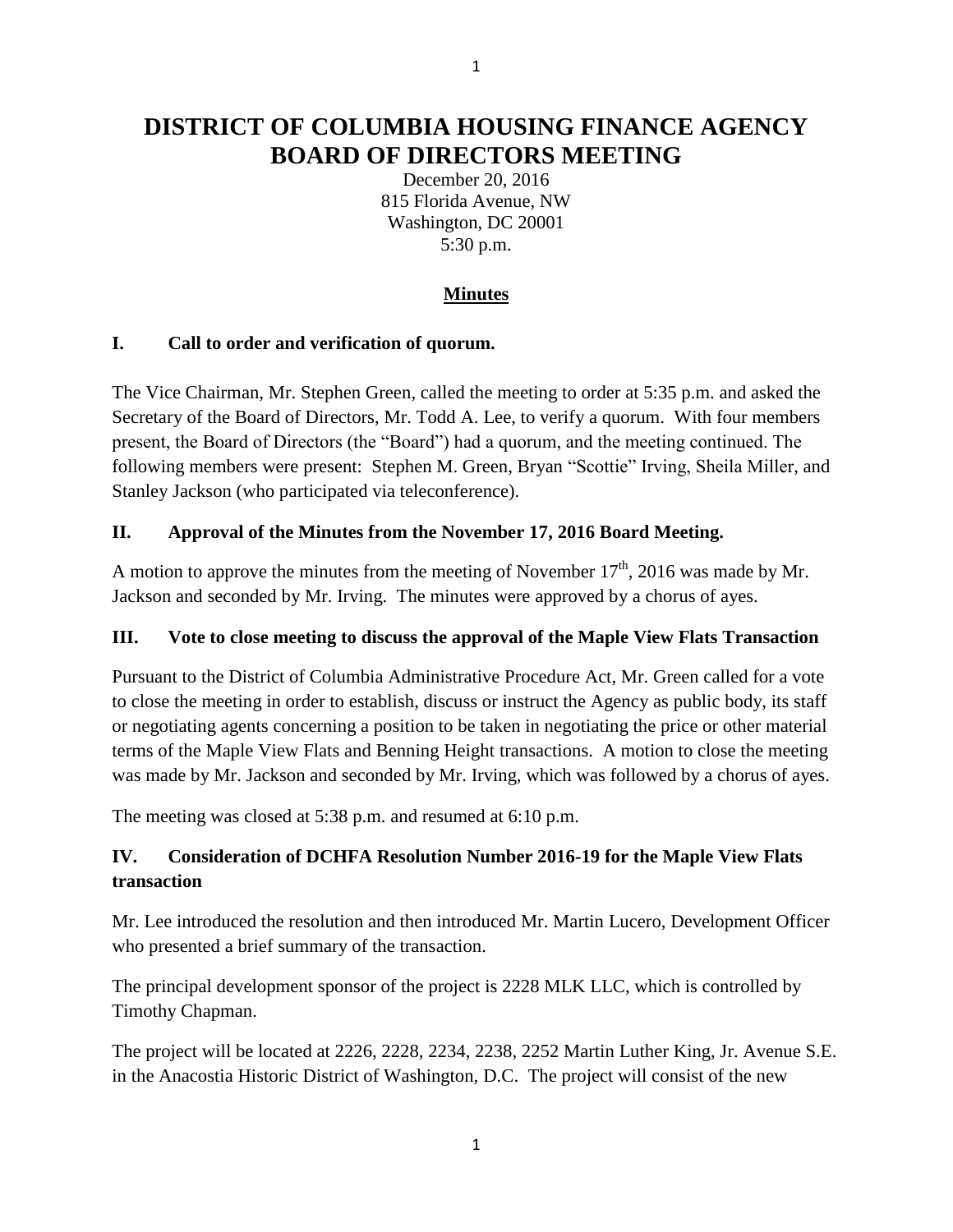construction of a five-story, 114-unit apartment building with approximately 16,500 square feet of ground floor retail and 106 garage parking spaces.

Mr. Lucero stated that the bedroom mix will include 82one-bedroom units and 24 two-bedroom units and eight three bedroom units. The sponsor has elected to set aside the 100 percent of units at or below 60 percent of the area median income.

The acquisition and construction of the project, which is estimated to cost \$51 million, will be financed by a combination of tax-exempt obligations issued by DCHFA, a taxable construction loan from Bank of America, proceeds from the syndication of 4 percent low-income housing tax credits, a subordinate loan from DHCD's Housing Production Trust Fund, a DCHFA McKinney Act loan, a third-party subordinate loan and deferred developer fee.

The sponsor has selected Bank of America Merrill Lynch as the construction lender and Prudential Affordable Mortgage Company as their permanent lender. Mr. Lucero stated that with respect to DCHFA obligations, \$51,000 will be issued at closing with the balance of the \$23.8 million funded at conversion, so permanent financing through Prudential, which will in turn be purchased by Freddie Mac via the tax exempt loan direct purchase program.

The low-income housing tax credit investor will be Bank of America Merrill Lynch at a rate of \$1.15 per credit for an estimated equity amount of \$21 million. All units will meet the 40 percent at 60 percent of AMI test for both bonds and tax credits, and the estimated construction schedule is 20 months.

In addition to the sponsor, the development team includes Bozzuto Contractors as the general contractor, Bozzuto Property Management as the property management agent, and Grimm + Parker Architects as the architect of record.

The following members of the development team were in attendance: Steve Lawrence of Chapman Development, Jason Iannotti of Chapman Development, Ryan Geiger of Grimm + Parker, Mark Weisner of Bozzuto, Leslie Catlin of Bozzuto Management, and Brenda Richardson of Chapman Development, and Earle "Chico" Horton, III of Graves Horton, Askew, and Jenkins, LLC .

Andy Spicknall of Ballard Spahr, LLC was also in attendance in his capacity as DCHFA bond counsel on the transaction.

After introduction of the transaction by Mr. Lucero and Mr. Lawrence, Mr. Lawrence made reference to the fact that this transaction was the subject of a McKinney Act Loan application to the Agency, and asserted that the planned nature of the development had not changed since that time. He then re-introduced Mr. Geiger, who gave a presentation on the architectural makeup of the project.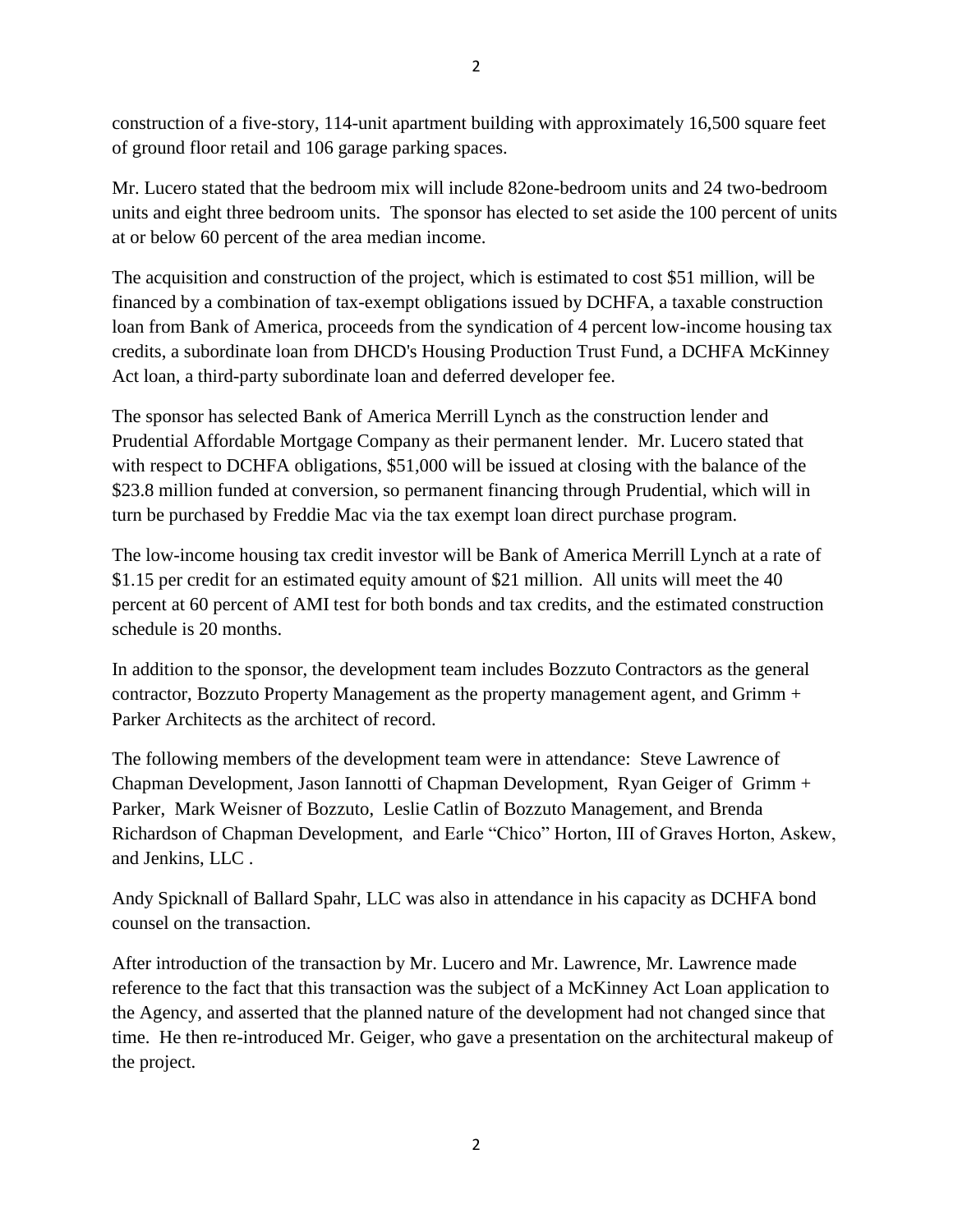The proposed development is a four story building on top of a pedestal garage, with retail on the first floor. There's a subterranean level of garage space with 114 residential units that offer a mix of one, two, and three bedrooms.

The major facade treatment, which is a product of the DC Historic Preservation Review Board's involvement, is both fibre-cement panel, which serves as a rain screen, and majority brick.

There is a public community terrace on every floor (showed images), with a view of downtown D.C. and a small courtyard in the back that will be available for resident use. Mr. Geiger indicated that he brought floorplans in addition to the various illustrations shown during his presentation.

Mr. Irving inquired on the status of the developer's Enterprise Green Communities approval process, specifically asking about the number of points accumulated on the project's face (i.e. "Low hanging fruit"). Mr. Geiger responded that all necessary Green Communities documentation had been submitted, and that the project had attained either 81 or 82 points, which surpassed the threshold requirement, which he believed to be 50 points.

Mr. Irving concluded this line of questioning by stating that the project should receive the aforementioned certification. Mr. Geiger agreed by stating "Yes, sir."

Mr. Irving then asked about the degree of Small Business Entity (SBE) involvement on the project. Mr. Geiger indicated that the project currently enjoys roughly 41 percent CBE/SBE involvement. Mr. Irving followed by inquiring on the number of Ward 8 SBEs currently participating on the project. Mr. Geiger indicated that he didn't know how many Ward 8 CBE/SBEs are participating on the project, but said that he would collect that data. Mr. Irving then indicated his desire that the developer actively work to incorporate Ward 8 SBEs into the project. Mr. Geiger retorted that there has been an effort to reach out to the Ward 8 community for the purpose of increasing SBE participation by its businesses. Mr. Irving then asked for specific information on the developer's SBE outreach in Ward 8. Ms. Richardson interjected, indicating that the developer has conducted three (3) meetings with Ward 8 small businesses at Bethlehem Baptist Church, and that roughly ten (10) businesses were represented at the first meeting with participation growing to roughly fifty (50) businesses by the third meeting.

Mr. Irving then recounted the abundance of Ward 8 companies, qualified to participate in the project, and reiterated the need for strong participation by that group.

Mr. Lawrence interjected, discussing the developer's meeting with DeCarlo Washington of DC Department of Employment Services to discuss First Source hires on the project. Mr. Irving responded by discussing the transformative nature of the project, and the need to maintain momentum of local/community hiring.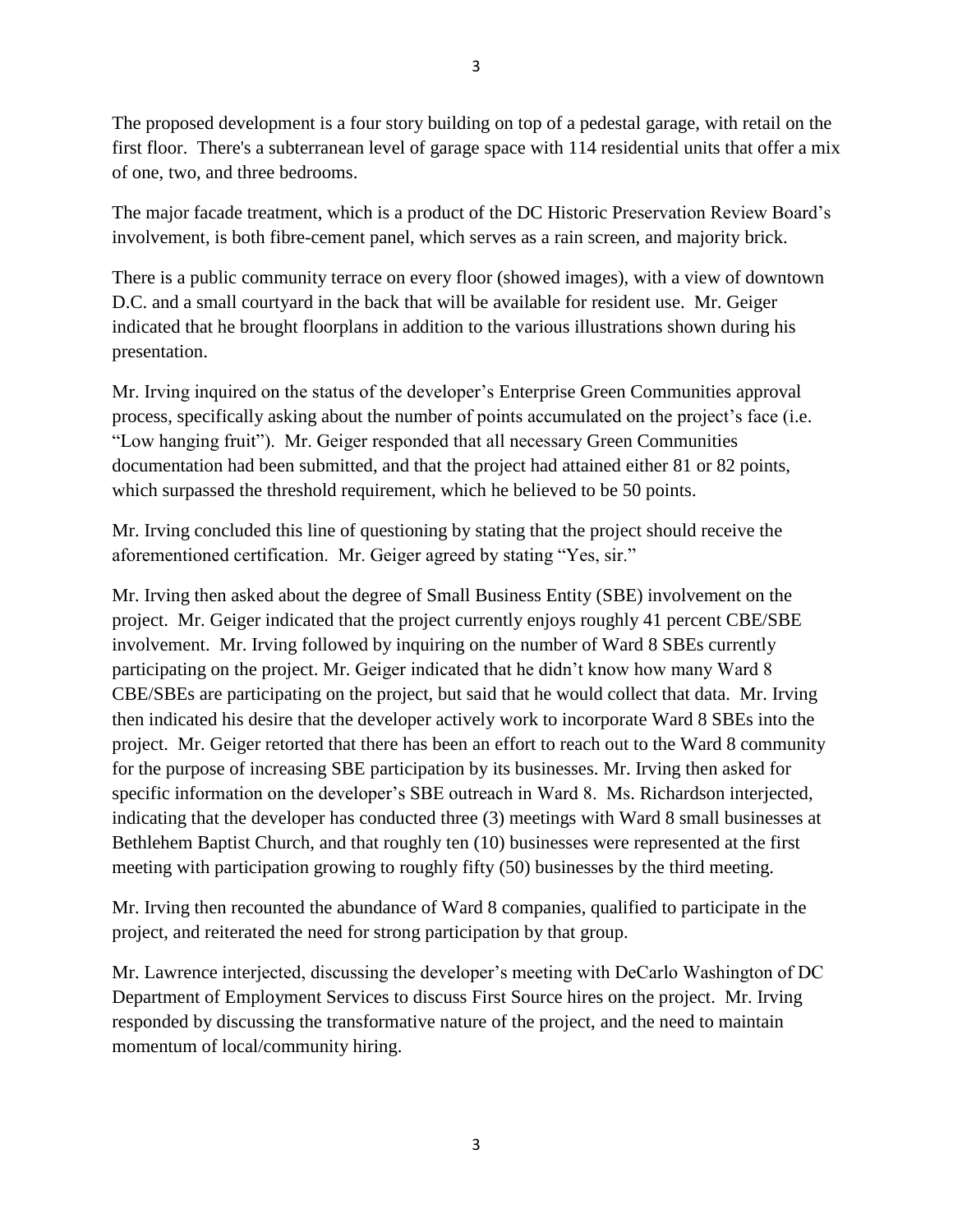Mr. Green then asked about the expectation on the retail space. Mr. Lawrence responded that DHCD funding requires the construction of a community day care center for the entire retail portion of the site, per representation made to the City Council in its approval of DC Housing Production Trust Fund financing, and that deviation from that use would result in the developer having to repay the funds. Mr. Lee stated that the funds may be used for a daycare center in particular.

Mr. Lawrence stated that the daycare space was excluded from Low Income Housing Tax Credit basis. Mr. Green then asked who would be responsible for rental payments for the 16,000 square foot retail space. Mr. Lee stated that rental payments would be cost effective and stated that DCHFA underwriting on the project excluded the commercial space, an approach which he characterized as conservative.

Mr. Green asked for the identity of the day care operator. Mr. Lawrence responded that an operator hadn't been selected. Mr. Green asked whether the entire retail space would be used as a daycare center, asking immediately thereafter whether Martin Luther King Avenue would benefit from another brand of retail. Mr. Lawrence responded that at the time of appraisal, Class A retail in that neighborhood was not a viable option, and that a change in the brand of retail at the site would be impermissible under the constraints of the Housing Production Trust Fund prohibition against traditional retail uses. When asked by Mr. Green why a daycare center was ultimately the only option at the site, Mr. Lee indicated his belief was that as originally conceived, the entire project was to be residential, and that after the program changed, the restrictions on the property remained. When asked by Mr. Green whether a daycare center qualified as retail use prohibited by District law, Mr. Lawrence indicated that while a daycare center is retail use, it is afforded a special exception under applicable law.

Mr. Irving inquired on the availability of daycare centers in the immediate area. Mr. Jackson and Ms. Richardson listed several. Mr. Irving then voiced his concern over the placement of a daycare center in an area that in his estimation is in need of retail such as Chipotle and Starbucks. After general agreement by Mr. Green and Mr. Jackson, Mr. Irving explicitly went on the record in support of the project, but with concerns about community involvement and retail growth. Mr. Green "seconded those feelings," and pressed for greater collaboration with the DC Department of Housing and Community Development (DHCD) in structuring financing to provide greater flexibility of use.

Mr. Green asked about the \$200,000 interest rate cap amount. Mr. Lawrence responded that it was required by Bank of America, which is capping the rate at a cost to the developer. After discussion of seasonal fluctuation in interest rates, Mr. Irving raised the issue of fluctuating tax credit pricing. Mr. Green then gave express recognition to Bank of America for maintaining on this project, a price of \$1.15 per tax credit. Mr. Lawrence noted that Bank of America committed to maintain its tax credit pricing on a transaction with the developer in the midst of the financial collapse of 2008.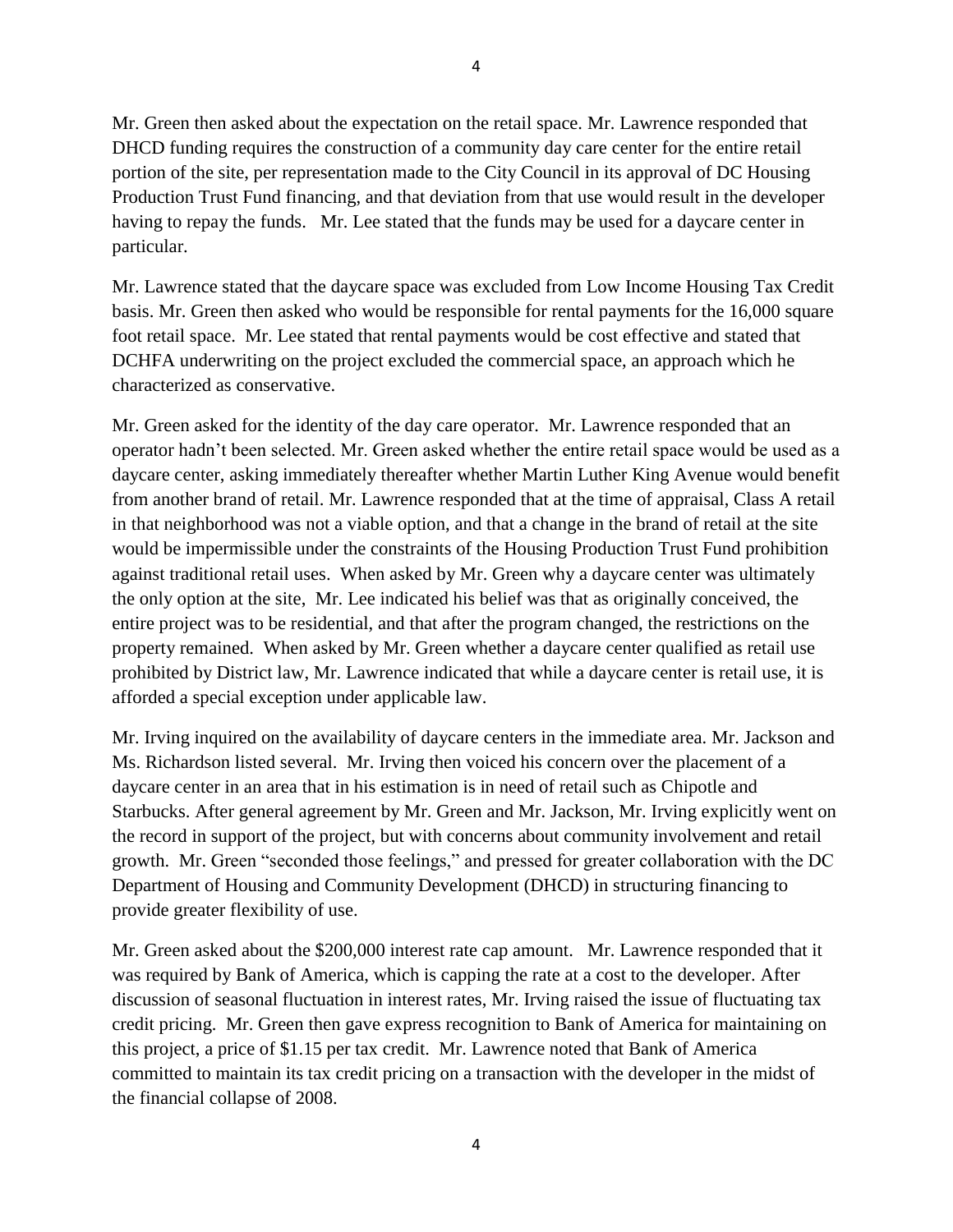Ms. Miller asked when the bank commitment expires. Mr. Lawrence responded that the bank was willing to maintain pricing for 10 days, but indicated certain flexibility by the bank on timing.

A motion to approve the resolution was made by Mr. Jackson and seconded by Ms. Miller. Mr. Lee called the roll, and with four affirmative votes, the resolution was approved.

Mr. Green then asked whether the resolution conditions approval upon developer receipt of all permits on the project. Mr. Winter stated that the condition is not included in the resolution, but that closing of the transaction can be conditioned upon the receipt of permits.

Mr. Iannotti gave a brief update on the status of project permits, stating that only minor issues remained and that the developer is "days away" from receiving all permits on the job. Mr. Green explicitly stated for the record that approval of the transaction was conditioned upon the developer's receipt of necessary permits.

### **V. Vote to close meeting to discuss the approval of Benning Heights Transaction**

Pursuant to the District of Columbia Administrative Procedure Act, Mr. Green called for a vote to close the meeting in order to establish, discuss or instruct the Agency as public body, its staff or negotiating agents concerning a position to be taken in negotiating the price or other material terms of the Benning Height transaction.

Mr. Green then recused himself from participating in the consideration and discussion of the transaction. He again called for a motion to close the meeting. Mr. Irving made the motion to close the meeting, which Ms. Miller seconded. Mr. Green then left the room prior to any discussion of the transaction by the remaining Board Members.

The meeting was closed at 6:46 p.m. and resumed at 6:55 p.m.

### **VI. Consideration of DCHFA Resolution Number 2016-18 for Benning Heights Apartments**

Mr. Lee introduced the resolution and then introduced Mr. Martin Lucero, Development Officer, who presented a brief summary of the transaction.

The principal development sponsor of the project is Benning Heights Investor, LLC, which is controlled by the NHP Foundation. The property will be located at 4806 Alabama Avenue, S.E. in the Benning Ridge neighborhood of Southeast Washington, D.C.

The project will consist of the acquisition and rehabilitation of an existing eleven building garden style apartment complex totaling 148 units. The bedroom mix will be 54 one-bedroom units, 84 two-bedroom units and 10 three-bedroom units.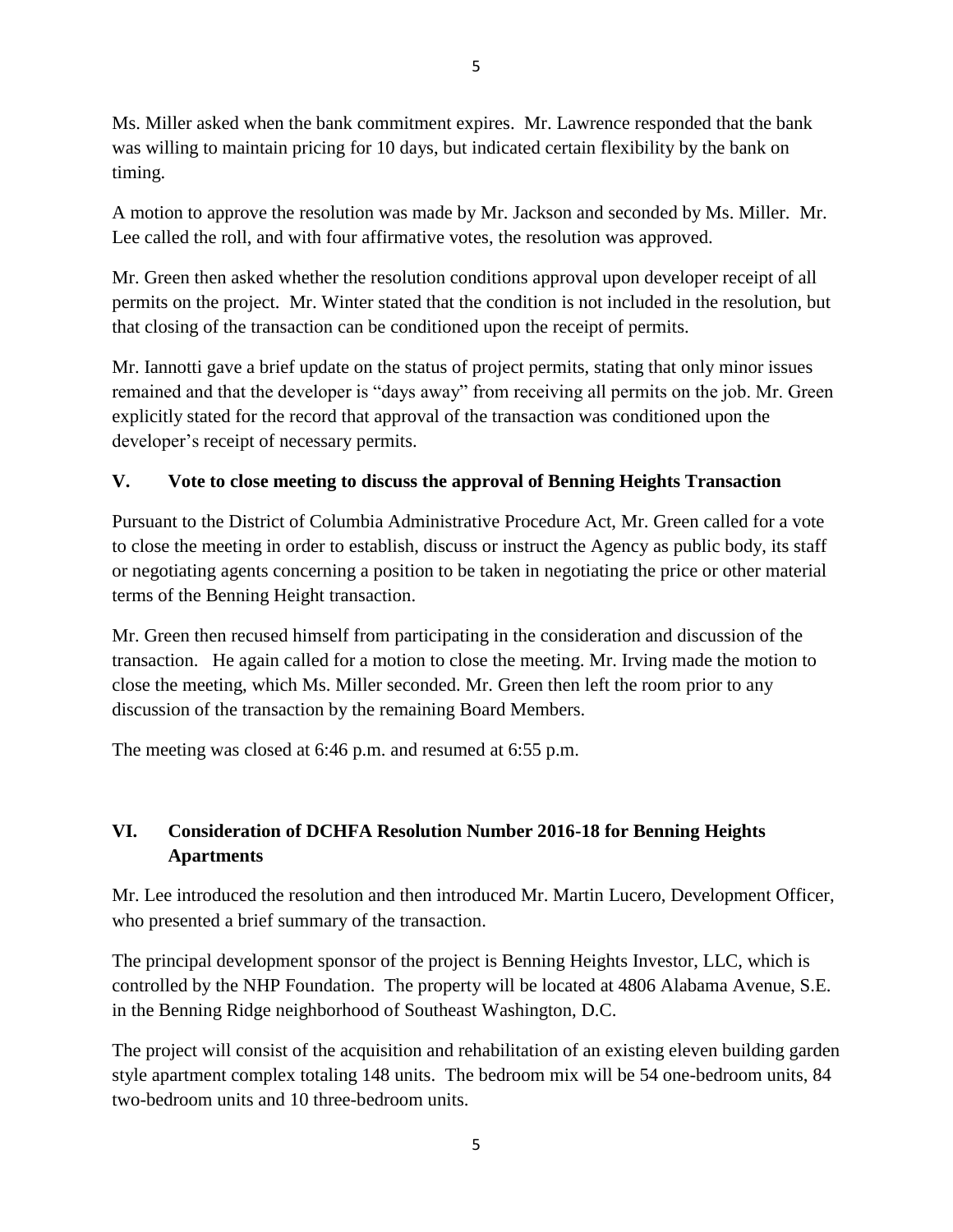The sponsor has elected set aside 100 percent of the units at or below 50 percent of the area median income. There is also a HUD housing assistance payment contract in effect through 2035 that covers 100 percent of the units and subsidizes the rent of families earning 50 percent or less of the area median income.

The acquisition and rehabilitation of the project, which is estimated to cost \$32.1 million, will be financed by a combination of tax exempt obligations issued by DCHFA, proceeds from the 4 percent low income housing tax credits, a subordinate loan from the D.C. Department of Housing and Community Development's Housing Production Trust Fund, assumption of a HUD FHA note currently on the property, and from net operating income and existing replacement reserves.

With respect to the DCHFA obligations, \$16 million will be offered through a private placement with Citi Community Capital, \$2.8 millionof which will be short-term obligations and \$13.2 million will be long-term obligations.

The LIHTC investor will be R4 Capital, LLC at a rate of \$1.11 per credit for an estimated equity amount of \$10.3 million. All units will meet the 40 percent at 60 percent AMI test for both bonds and tax credits.

The estimated construction schedule is 18 months. In addition to the sponsor, the development team includes Hamel Builders, who will be the general contractor. Winn Management will serve as the property management agent.

Soto Architecture and Urban Design is the architect of record, and Operation Pathways, Inc. has been chosen to be the service provider.

The following members of the development team were in attendance: Mansur Abdul-Malik with the NHP Foundation, Joseph Wiedorfer with the NHP Foundation, Carol Thorpe with Hamel Builders, and Jacqueline Bland with the Benning Heights Tenant's Association.

Mr. Abdul-Malik stated that the property was purchased in December 2015, with the intention to complete a renovation to include new kitchens, baths, upgrade of all electrical systems, and the creation of a community center. NHP has been working with the tenants via the TOPA process. He stated that construction is slated to take 16 months over 6 phases involving temporary tenant relocation both onsite and at Anacostia Gardens Apartments, which is another developer-owned property.

Mr. Jackson asked whether there will be priority given to the relocation of senior (elderly) residents who may have challenges with regard to mobility. Mr. Abdul-Malik responded that the developer is working with relocation specialist Housing Opportunities Unlimited, which will assess the residents for special needs. Those with special needs will receive priority relocation.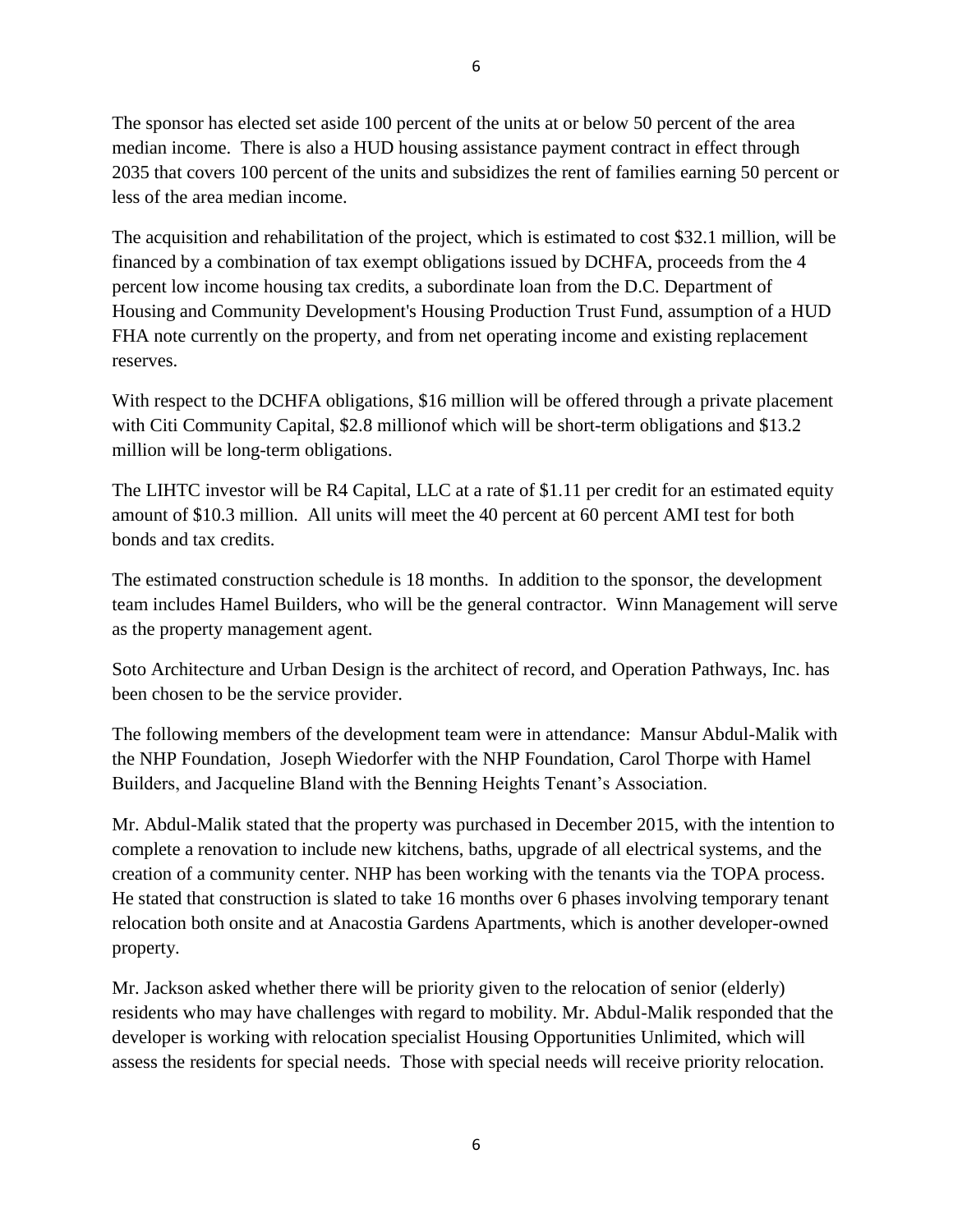Mr. Lee asked whether this would be the developer's first time working with Winn Property Management Services. Mr. Abdul-Malik responded that the developer has previous experience working with Winn, both in the District of Columbia, and out-of-state.

Mr. Irving asked about the developer's experience working with Soto Architecture and Urban Design. Mr. Mr. Abdul-Malik responded that the developer has previous experience working with Soto as well, specifically on Parkchester Apartments and the lead architect, Chip Keener, was also lead architect on Roundtree Apartments, another developer-owned project.

Mr. Irving asked whether Underground Storage Tanks are present at the site. Mr. Abdul-Malik responded in the affirmative, and indicated that two had been moved, with one that remains in place due to the absence of vapor or intrusion.

Mr. Lee asked whether current \$1.11 per tax credit pricing on the project would remain in place until anticipated closing in January 2017. Mr. Abdul-Malik responded in the affirmative. Mr. Lee then inquired on pricing of the project debt. Mr. Abdul-Malik stated that interest rates are experiencing some movement. Mr. Wiedorfer interjected, stating that the developer has a consistent working relationship with its lender, Citibank, and that quoted rates are holding firm. Speaking to tax credit pricing, Mr. Wiedorfer stated that the fund is in place, and the investor (R4) has committed to the transaction vehicle.

A motion to approve the resolution was made by Mr. Irving, and seconded by Ms. Miller. Mr. Lee called the roll, and with three affirmative votes, the resolution was approved. Mr. Green then rejoined the meeting.

## **VII. Consideration of DCHFA Resolution Number 2016-18(G) to Approve the Selection of a Management Team for Strategic Planning for the Completion and Implementation of the Agency's Management Plan.**

Mr. Lee introduced Yvette Downs, DCHFA Chief Financial Officer, who presented on the matter.

Ms. Downs stated that the matter was previously brought before the Board, which asked for certain additional information. Ms. Downs presented a chart providing the composition of each respondent to the related Request for Proposal (RFP), and proposed pricing given by each. Ms. Downs requested Board approval of the bid from the team of IBS Management and Integrated Public Management Solutions, for the contract price of \$84,501.

Mr. Lee discussed that the need for the contract award is tied to the Agency's current work to update outdated policy, procedure, and related technology, all of which will in turn impact job functions and the way that Agency departments interface.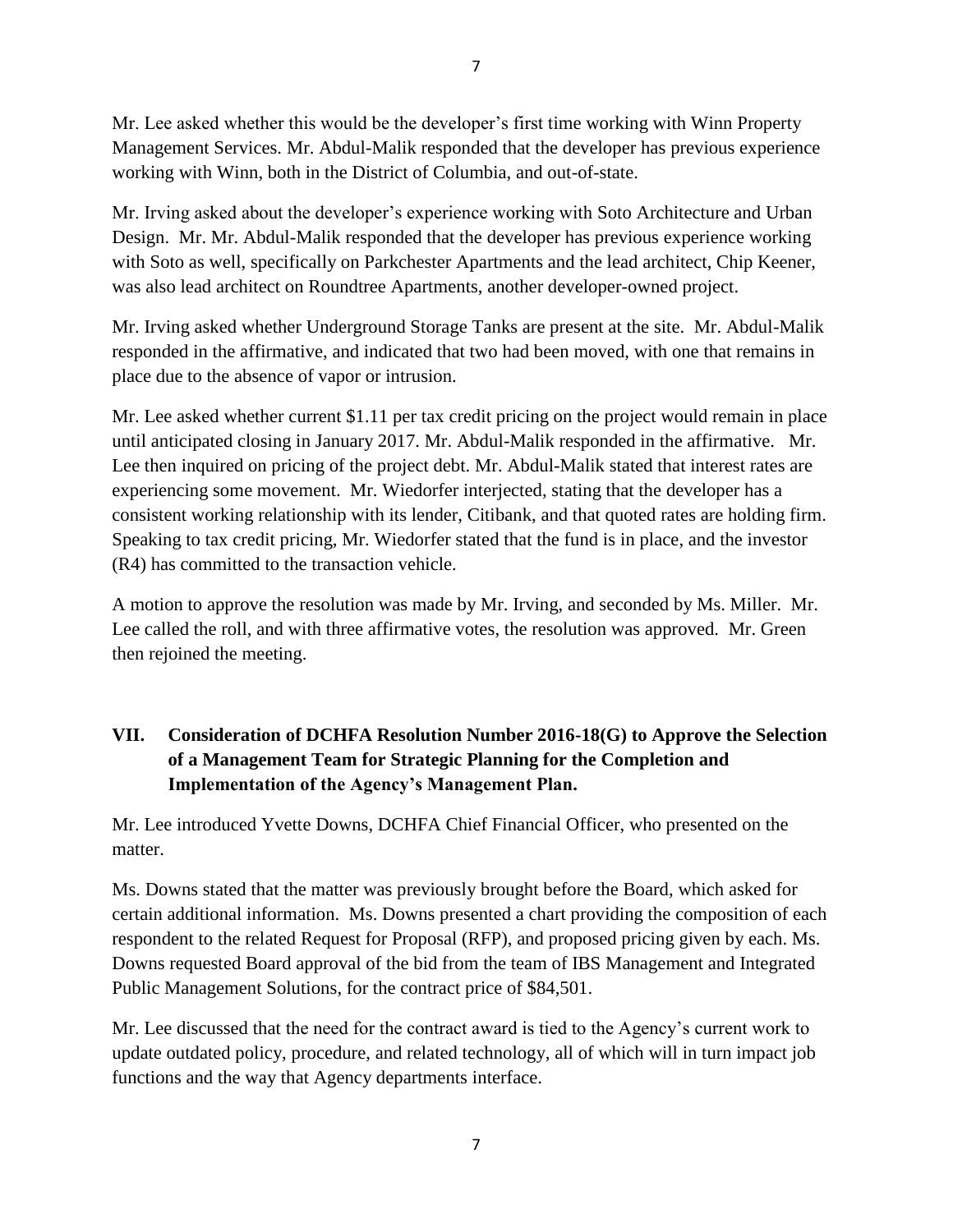A motion to approve the resolution was made by Mr. Jackson, and seconded by Mr. Irving. The resolution was approved by a chorus of ayes.

### **VIII. Executive Director's Report**

- DCHFA staff participated in the DC Housing Authority's Secret Santa, which resulted in the DCHFA's "adoption" of a child, who received a present from the Agency. DCHFA CFO, Yvette Downs is a member of a charitable organization. Christopher E. Donald, Director of the Multifamily Lending and Neighborhood Investments (Public Finance) and Mr. Lee attended an event held December 17, 2016 to raise money and provide gifts for the Healthy Baby Project and Seton Elementary School. The Agency will become more active in participating in community events/causes.
- Financial Statements were provided to the auditors the week of the meeting. The Agency expected to have the final document signed off on by the auditor partners by the end of that week.
- On the day of the meeting, agency dispatched its first external quarterly newsletter named The Homefront. Risha K. Williams, Director of the Agency's Office of Compliance and Asset Management wrote a piece on the Violence Against Women Act.
- Election of Board Officers will take place at the meeting scheduled for Tuesday, January 10, 2017.
- Agency personnel met with Moody's rating Agency before meeting with Standard and Poor's personnel on the day of the board meeting. The meeting worked to establish a relationship between the rating agencies and the new management team at the DCHFA.

Mr. Green asked about the status of possible repositioning of DCHFA Headquarters. Mr. Lee pledged to revisit the topic by the second board meeting of January 2017. Mr. Lee stated his intention to bring a plan to the board, which could involve the release of a Request for Application for the purpose of soliciting external ideas.

Mr. Green expressed his desire for the HFA to conduct a market study to assess the affordable housing needs in the District, which are currently unclear due to anecdotal and conflicting accounts and information. The research can then inform the public and the Agency on how its financed developments serve affordable housing need in the city. It can be periodically updated as the District's needs change. Mr. Lee concurred, and discussed the need to reach out to the consultant community.